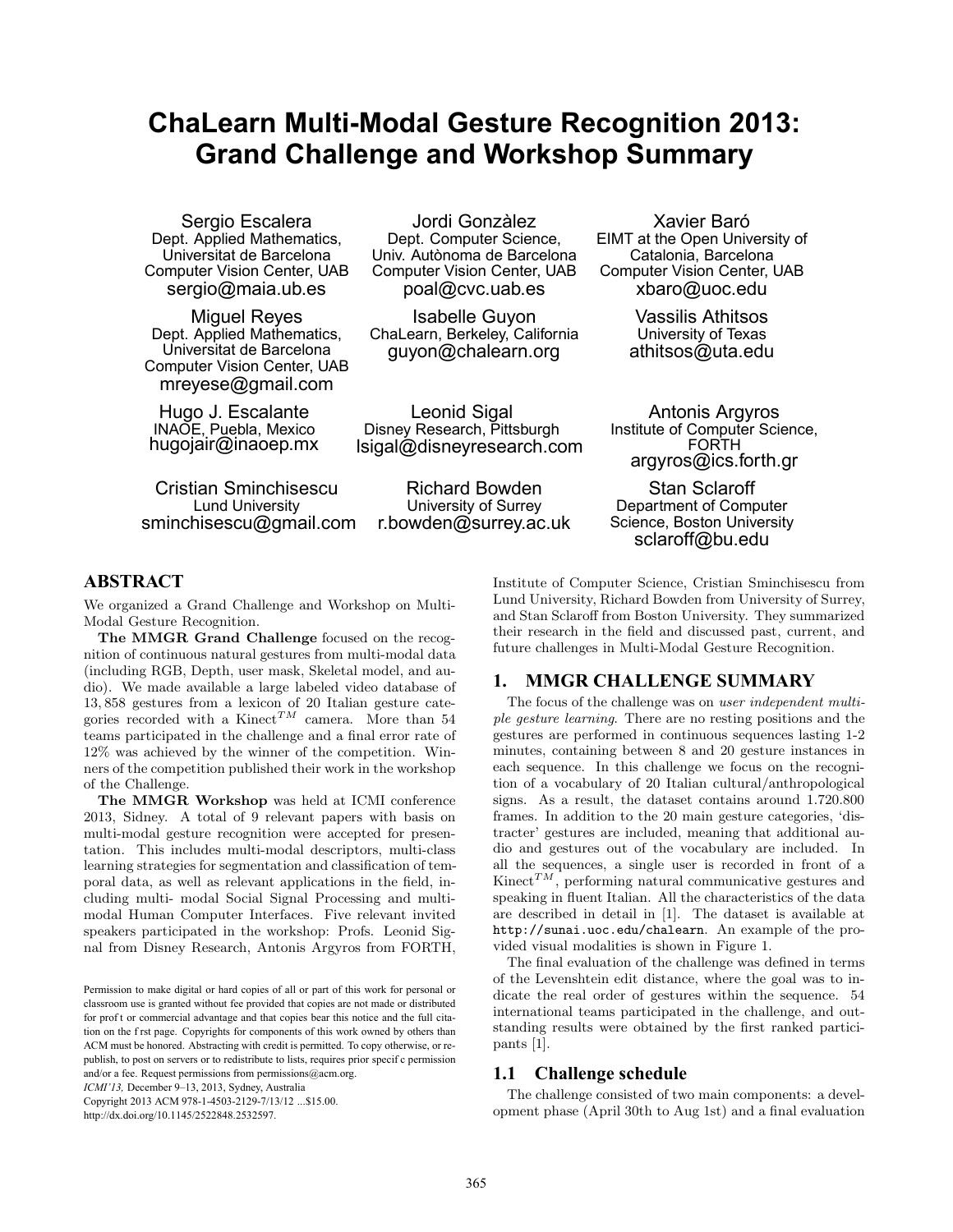

Figure 1: Different data modalities of the provided data set.

phase (Aug 2nd to Aug 15th). The submission and evaluation of the challenge entries was via the Kaggle platform<sup>1</sup>. The official participation rules were provided on the website of the challenge. In addition, publicity and news on the ChaLearn Multi-modal Gesture Recognition Challenge were published in well-known online platforms, such as LinkedIn, Facebook, Google Groups and the ChaLearn website.

During the development phase, the participants were asked to build a system capable of learning from several gesture samples a vocabulary of 20 Italian sign gesture categories. To that end, the teams received the development data to train and self-evaluate their systems. In order to monitor their progress they could use the validation data for which the labels were not provided. The prediction results on validation data could be submitted online to get immediate feed-back. A real-time leaderboard showed to the participants their current standing based on their validation set predictions.

During the final phase, labels for validation data are published and the participants performed similar tasks as those performed in previous phase, using the validation data and training data sets in order to train their system with more gesture instances. The participants had only few days to train their systems and upload them. The organizers used the final evaluation data in order to generate the predictions and obtain the final score and rank for each team. At the end, the final evaluation data was revealed, and authors submitted their own predictions and fact sheets to the platform.

### **1.2 Challenge results**

The challenge attracted high level of participation, with a total of 54 teams and near 300 total number of entries. This is a good level of participation for a computer vision challenge requiring very specialized skills. Finally, 17 teams successfully submitted their prediction in final test set, while providing also their code for verification and summarizing their method by means of a fact sheet questionnaire.

After verifying the codes and results of the participants, the final scores of the top rank participants on both validation and test sets were made public. In the end, the final error rate on the test data set was around 12%. The details about the score achieved by top ranked participants as well as the analysis of the methods are described in [1].

### **2. MMGR WORKSGHOP SUMMARY**

A total of 9 relevant papers with basis on multi-modal gesture recognition were accepted for presentation at the workshop. They include multi-modal descriptors, multiclass learning strategies for segmentation and classification in temporal data, as well as relevant applications in the field, including multi-modal Social Signal Processing, and multimodal Human Computer Interfaces. Five relevant invited speakers participated in the workshop: Profs. Leonid Signal from Disney Research, Antonis Argyros from FORTH, Institute of Computer Science, Cristian Sminchisescu from Lund University, Richard Bowden from University of Surrey, and Stan Sclaroff from Boston University. They summarized their research in the field and discussed past, current, and future challenges in Multi-Modal Gesture Recognition. The list of accepted papers and summary of invited speaker talks are described next.

### **2.1 Grand Challenge and Workshop papers**

The nine accepted papers were distributed into four main oral sessions as follows.

Oral session I: Multi-modal Gesture Recognition Challenge I

• Multi-modal Gesture Recognition Challenge 2013: Dataset and Results

Authors: Sergio Escalera, Jordi Gonzàlez, Xavier Baró,

Miguel Reyes, Oscar Lopés, Isabelle Guyon, Vassilis Athistos, and Hugo J. Escalante

• Fusing Multi-modal Features for Gesture Recognition (1st Challenge Prize)

Authors: Jiaxiang Wu, Jian Cheng, Chaoyang Zhao, and Hanqing Lu

• A Multi Modal Approach to Gesture Recognition from Audio and Video Data (3rd Challenge Prize)

Authors: Immanuel Bayer and Thierry Silbermann

### Oral session II: Multi-modal Gesture Recognition Challenge II

• Online RGB-D Gesture Recognition with Extreme Learning Machines

Authors: Xi Chen and Markus Koskela

• A Multi-modal Gesture Recognition System Using Audio, Video, and Skeletal Joint Data

Authors: Karthik Nandakumar, Kong-Wah Wan, Jian-Gang Wang, Wen Zheng Terence Ng, Siu Man Alice Chan, and Wei-Yun Yau

### Oral session III: Challenge for Multimodal Mid-Air Gesture Recognition for close HCI

• A Challenge for Multimodal Mid-Air Gesture Recognition for close HCI

Authors: Simon Ruffieux, Denis Lalanne, and Elena Mugellini • ChAirGest 2013 - Continuous Gesture Spotting and Recognition

<sup>1</sup> https://www.kaggle.com/c/multi-modal-gesture-recognition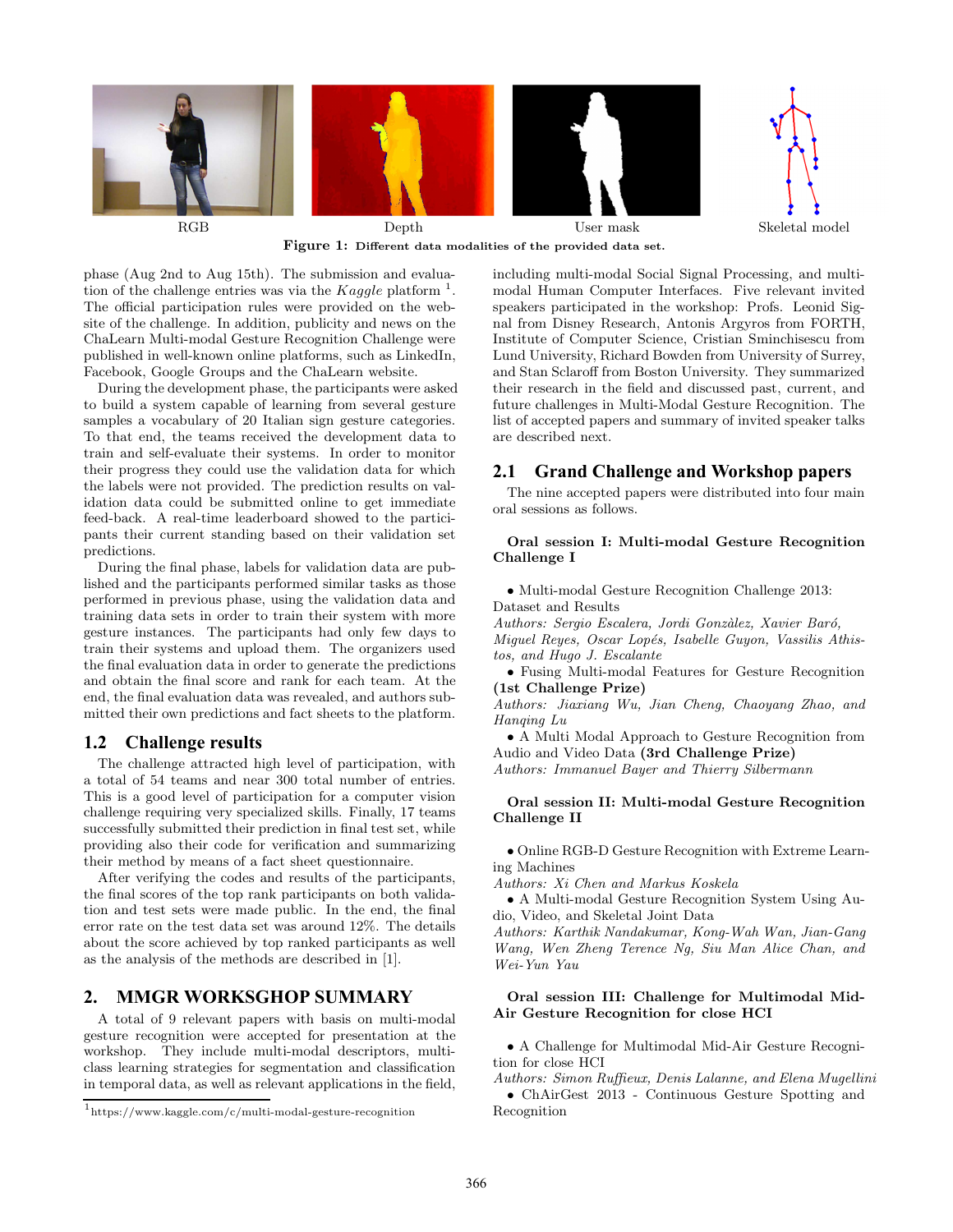### Oral session IV: Multi-modal Gesture Recognition Applications

• Multi-modal Social Signal Analysis for Predicting Agreement in Conversation Settings

Authors: Víctor Ponce, Sergio Escalera, and Xavier Baró • Multi-modal Descriptors for Multi-class Hand Pose Recognition in Human Computer Interaction Systems Authors: Jordi Abella, Raúl Alcaide, Anna Sabaté, Joan

Mas, Sergio Escalera, Jordi Gonzàlez, and Coen Antens

# **2.2 Invited speakers**

#### Leonid Sigal, Disney Research,

Recognition and Understanding: Latest Challenges and Opportunities

The recognition and interpretation of human actions from video is a key enabling technology for variety of applications, including those in behavior analytics, video understanding, and human computer interactions. However, despite much research, and many advances along the way, the general problem remains challenging. I will outline the nature of the problem and describe some recent advances that focus on the ability to model action semantics, localize actions both spatially and temporally as well as understand actions at various levels of granularity (through hierarchical representations). I will also try to highlight potential directions for future research.

### Antonis Argyros, FORTH, Institute of Computer Science,

Tracking the articulated motion of human hands

Humans use their hands in most of their everyday life activities. Thus, the development of technical systems that track the 3D position, orientation and full articulation of human hands from markerless visual observations can be of fundamental importance in supporting a number of diverse applications. In this talk, we provide an overview of our work on hand tracking. First, we describe methods for vision-based detection and tracking of hands and fingers in 2D, with emphasis on occlusions handling and illumination invariance. We also demonstrate hand posture recognition techniques and their use in Human Computer Interaction (HCI) and Human Robot Interaction (HRI). Then, we focus on a recently proposed framework for exploiting markerless visual observations to track the 3D position, orientation and full articulation of a human hand that moves in isolation in front of an RGBD camera. We treat this as an optimization problem that is effectively solved using a variant of Particle Swarm Optimization (PSO). Next, we show how the core of the tracking framework has been employed to provide stateof-the-art solutions for problems of even higher dimensionality and complexity, e.g., for tracking two strongly interacting hands or for tracking the state of a complex scene where a hand interacts with several objects. Finally, we demonstrate how the results of hand tracking have been used to recognize human actions and infer human intentions in the context of tabletop object manipulation scenarios.

#### Cristian Sminchisescu, Lund University,

Human Actions and 3D Pose in the Eye: From Perceptual Evidence to Accurate Computational Models

Recent progress in computer-based visual recognition, in particular image classification, object detection or action recognition heavily relies on machine learning techniques trained on large scale annotated datasets. While such data has made advances in model design and evaluation possible, it does not necessarily provide insights or constraints into those intermediate levels of computation, or deep structure, perceived as ultimately necessary in order to design highly reliable computer vision systems. This is noticeable in the accuracy of state of the art systems trained with such annotations, which still lags significantly behind human performance in similar tasks. Nor does the existing data make it immediately possible to exploit insights from a working system - the human eye - to potentially derive better features, models or algorithms. In this talk I will provide an overview of our research in human action recognition as well as 3d human pose estimation, which relies on large-scale human eye movement and 3d body motion capture datasets, collected in the context of visual recognition tasks<sup>2</sup>. I will show that: (1) the human fixation patters are stable, both statically, and sequentially as well as dynamically; (2) they are influenced by the task; (3) fixation detectors as well as scan-paths estimators can be effectively learned from human eye movement data, and (4) such learnt detectors can be used as interest point operators, leading to state of the art recognition results when used in end-to-end automatic recognition systems. I will also discuss perhaps non-intuitive quantitative empirical evidence regarding the human capability to perceive 3d articulated poses, indicating that humans are not particularly good at extracting (and re-enacting) metrically accurate 3d pose information from images. Time permitting I will also cover a moving pose, fast and accurate kinematic action detection and recognition framework, based on RGB-D sensors. This is joint work with S. Mathe, E. Marinoiu, D. Papava, V. Olaru, M. Leordeanu and M. Zanfir.

#### Richard Bowden, University of Surrey,

Recognising spatio-temporal events in video

Learning to recognise patterns in video is a "balancing act" between representing the signal with sufficient complexity to accurately describe the subtleties of appearance and motion while employing a simple representation that can generalise or provide invariance to those aspects of the video which do not convey meaning. A standard approach is to employ a fixed, high dimensional representation and employ statistics to identify which features are important, but this requires sufficient training data. The notion of sufficient is dependent on the complexity of the representation. An alternative approach is to perform spatio-temporal feature selection to try and identify the simplest signature required for classification. However, the search space has high combinatorial complexity and it is therefore a computationally demanding task. This talk will discuss a generic solution to identifying spatio-temporal patterns in video called Sequential Pattern Hyper Trees and we will demonstrate their application to a number of problems including lip-reading and Sign Language Recognition. The talk will also discuss the use of 3D information in recognition and ongoing work into action recognition in movies using linguistic information as weak annotation in the learning process.

 $^{2}$ http://vision.imar.ro/human3.6m/ and http://vision.imar.ro/eyetracking/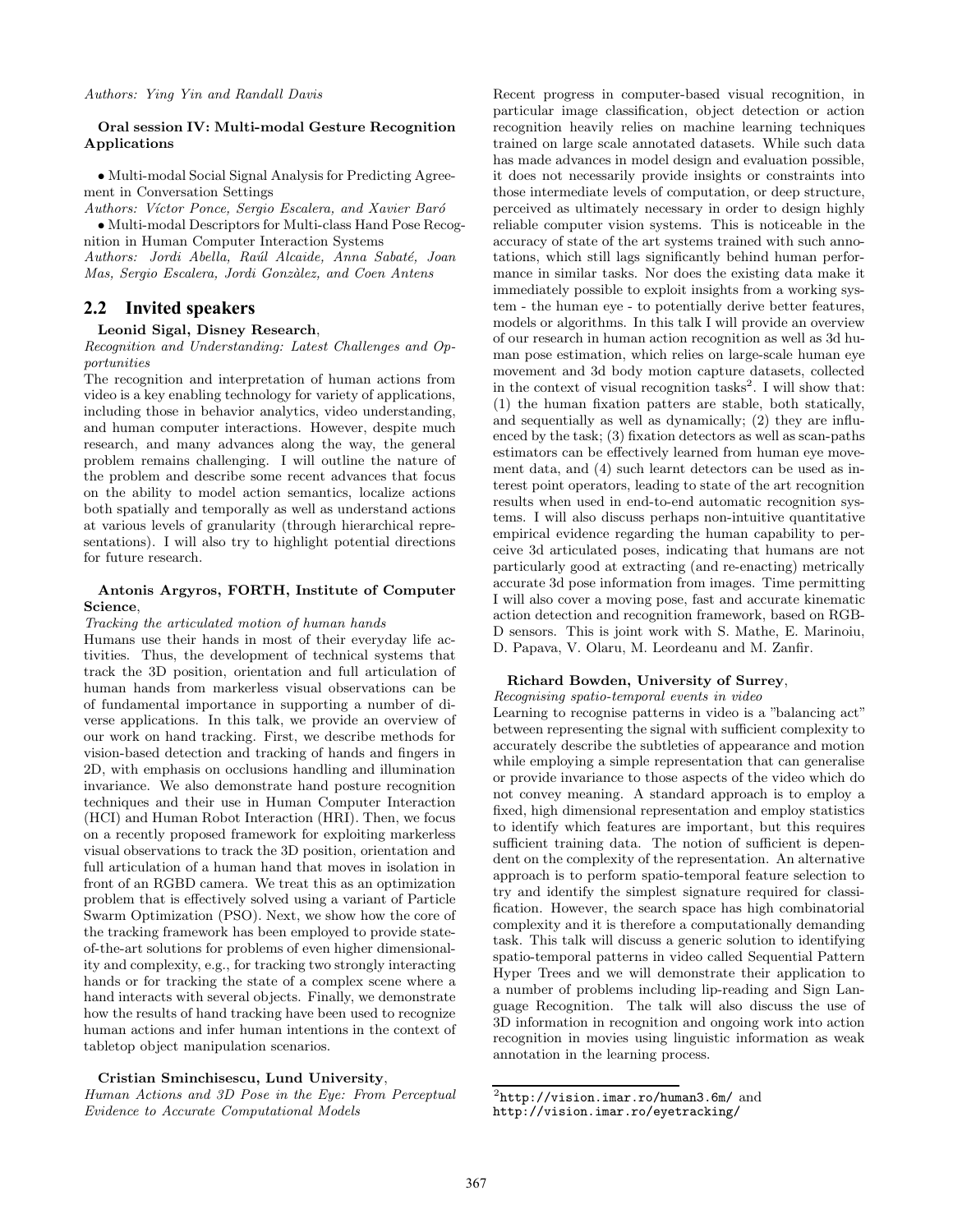### Stan Sclaroff, Boston University,

### Linguistically-Motivated and Data-Driven: Improved Recognition of Handshapes in Videos of Sign Language

This talk presents a linguistically motivated approach for improved recognition of handshapes in videos of sign language. Handshape recognition in videos of sign language is challenging. Many handshapes share similar 3D configurations but are indistinguishable for some hand orientations in 2D image projections. Additionally, significant differences in handshape appearance are induced by the articulated structure of the hand and variants produced by different signers. Linguistic rules involved in the production of signs impose strong constraints on the articulations of the hands, yet little attention has been paid to exploiting these constraints in previous works on sign recognition. In our work, we propose a Handhsape Bayesian Network (HSBN) formulation that can model handshape co-occurrence constraints in the production of monomorphic lexical signs - the largest class of signs in American Sign Language (ASL). Our formulation is data-driven in the sense that the HSBN parameters, state space, and observation model are all learned from a large, annotated corpus of ASL videos. This corpus is being prepared for public dissemination: video for three thousand signs, each from up to six native signers of ASL, annotated with linguistic information such as glosses and morpho-phonological properties and variations, including the start/end handshapes associated with each ASL sign production. In our experiments, we demonstrate that leveraging linguistic constraints on handshapes results in improved handshape recognition accuracy. This research is the result of a collaboration involving linguists and computer scientists, including Carol Neidle (Boston U.), Ashwin Thangali (Boston U.), Joan Poole-Nash (Boston U.), Christian Vogler (Gallaudet), and Vassilis Athitsos (U. Texas at Arlington). The research has been supported through grants from the US National Science Foundation.

## **Acknowledgments**

The Multi-modal Gesture Recognition Challenge and Workshop were organized thanks to the support of ChaLearn<sup>3</sup>, the University of Barcelona Mathematics Faculty, the Universitat Autònoma de Barcelona, the Computer Vision Center, the Universitat Oberta de Catalunya, and the Human Pose Recovery and Behavior Analysis Group<sup>4</sup>. We thank the Kaggle submission website for wonderful support, together with the committee members and participants of the ICMI 2013 Multi-modal Gesture Recognition workshop for their support, reviews and contributions. This work has also been partially supported by Pascal2 network of excellence, and the Spanish projects TIN2009-14501-C02-02, TIN2012- 39051, and TIN2012-38187-C03-02.

# **3. REFERENCES**

[1] S. Escalera, J. Gonzàlez, X. Baró, M. Reyes, O. Lopés, I. Guyon, V. Athitsos, and H. J. Escalante. Multi-modal gesture recognition challenge 2013: Dataset and results. In ChaLearn Multi-Modal Gesture Recognition Grand Challenge and Workshop, 15th ACM International Conference on Multimodal Interaction, 2013.



Sergio Escalera obtained the P.h.D. degree on Multi-class visual categorization systems at Computer Vision Center, Universitat Autònoma de Barcelona. He obtained the 2008 best Thesis award on Computer Science at UAB. He leads the Human Pose Recovery and Behavior Analysis Group<sup>4</sup> . He is a lecturer of the Department of Applied Mathematics and Analysis, Univ. of Barcelona.

He is a partial time professor at Univ. Oberta de Catalunya. He is a member of the Perceptual Computing Group and a consolidated research group of Catalonia. He is also a member of the Computer Vision Center at Campus UAB. He is Editor-in-Chief of American Journal of Intelligent Systems and editorial board member of more than 5 international journals. He is advisor of ChaLearn Challenges in Machine Learning. He is an active member of the Cluster de Salud Mental de Cataluña. He is also member of the AERFAI Spanish Association on Pattern Recognition and ACIA Catalan Association of Artificial Intelligence. He is co-founder of the PhysicalTech company. He has been program committee, organizing committee, session chair, and invited speaker of different conferences, including ICCV2011, AMDO2012, and CVPR2012. In 2014 he edited a Special Topic on Gesture Recognition at Journal of Machine Learning Research. His group won the 1st Prize of Pascal VOC Human Layout Challenge in 2010 and achieved the 3rd Prize of the ChaLearn Demonstration challenge 2012, sponsored by Microsoft, at ICPR 2012. He has more than 150 scientific publications and edited different books. His research interests include, between others, statistical pattern recognition, visual object recognition, and HCI systems, with special interest in human pose recovery and behavior analysis.



Jordi Gonzàlez received the Ph.D. in Computer Engineering in 2004 from Un. Autònoma de Barcelona (UAB). He is Associate Professor in Computer Science at the Computer Science Dept., UAB. He is also a research fellow at the Computer Vision Center, where he co-founded 2 spin-offs and the Image Sequence Evaluation (ISE Lab) research group. Prior to this he was a postdoctoral fellow at the Institut de Robòtica i Informàtica

Industrial (IRI), a Joint Research Center of the Technical University of Catalonia (UPC) and the Spanish Council for Scientific Research (CSIC). His research interests lie on pattern recognition and machine learning techniques for the computational interpretation of human behaviours in image sequences, or Video Hermeneutics. He has co-organized the THEMIS (BMVC2008 and ICCV2009) and ARTEMIS workshops (ACMMM 2010, ECCV 2012, ACMMM 2013) related to the video-based analysis of human motion. He has served as Area Chair at ICPR2012; Publicity Chair at AVSS2012; Workshop Chair and Local Arrangement Chair at ICCV2011; and Tutorial Chair at ibPRIA2011. He has co-organized Special Issues in IJPRAI (2009), CVIU (2012) and MVA (2013) journals. He is member of the Editorial Board of CVIU and IET-CVI. He is also member of IEEE, Spanish Association on Pattern Recognition (AERFAI) and Catalan Association for Artificial Intelligence (ACIA).

 $^3\rm Chal.$  http://chalearn.org

<sup>4</sup>HuPBA research group: http://www.maia.ub.es/∼sergio/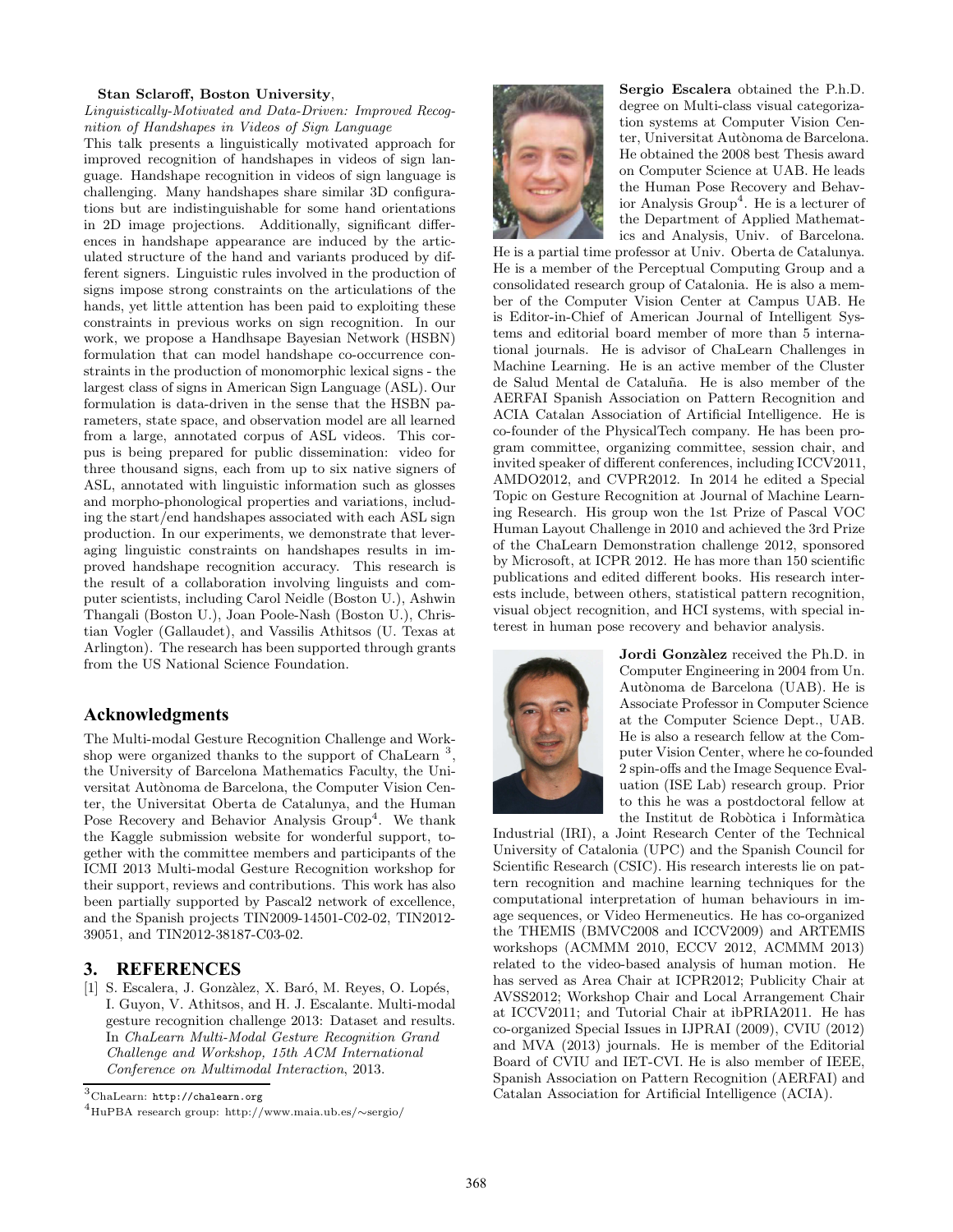

Xavier Baró received his B.S. degree in Computer Science at the Universitat Autònoma de Barcelona (UAB) in 2003. In 2005 he obtained his M.S. degree in Computer Science at UAB, and in 2009 the Ph.D degree in Computer Engineering. At the present he is a lecturer and researcher at the IT, Multimedia and Telecommunications depart-

ment at Universitat Oberta de Catalunya (UOC). He is involved on the teaching activities of the Computer Science, Telecommunication and Multimedia degrees of the UOC, and collaborates as professor assistant on the teaching activities of the Computer Science degree at the Applied Mathematics and Analysis of the Universitat de Barcelona (UB). In addition, he is involved on the Interuniversity master on Artificial Intelligence (UPC-UB-URV). He is co-founder of the Scene Understanding and Artificial Intelligence (SUNAI) group at the Internet Interdisciplinary Institute (IN3) of the UOC, and collaborates with the Computer Vision Center of the UAB, as member of the Human Pose Recovery and Behavior Analysis (HUPBA) group. His research interests are related to machine learning, evolutionary computation, and statistical pattern recognition, specially their applications to generic object recognition over huge cardinality image databases.



Miguel Reyes received his Bachelor degree in Computer Science at Universitat Autònoma de Barcelona (UAB) in 2010, and his master degree in Artificial Intelligence at Universitat Politècnica de Catalunya (UPC) in 2011. In October 2011 he joined the University of Barcelona, where he is currently Math Ph.D. student, within the area of Computer Science and Artificial Intelligence.

He is an assistant professor at the Universitat of Barcelona. He is co-founder of the PhysicalTech company. He is member of the Computer Vision Center at UAB and member of the Human Pose Recovery and Behavior Analysis Group. His research interests include pattern recognition, signal processing and visual object recognition, and their application to health care systems.



Isabelle Guyon is an independent consultant, specialized in statistical data analysis, pattern recognition and machine learning. Her areas of expertise include computer vision and bioinformatics. Her recent interest is in applications of machine learning to the discovery of causal relationships. Prior to starting her consulting practice in 1996,

Isabelle Guyon was a researcher at AT&T Bell Laboratories, where she pioneered applications of neural networks to pen computer interfaces and co-invented Support Vector Machines (SVM), a machine learning technique, which has become a textbook method. She is also the primary inventor of SVM-RFE, a variable selection technique based on SVM. The SVM-RFE paper has thousands of citations and is often used as a reference method against which new feature selection methods are benchmarked. She also authored a seminal paper on feature selection that received thousands

of citations. She organized many challenges in Machine Learning over the past few years supported by the EU network Pascal2, NSF, and DARPA, with prizes sponsored by Microsoft, Google, and Texas Instrument. Isabelle Guyon holds a Ph.D. degree in Physical Sciences of the University Pierre and Marie Curie, Paris, France. She is president of ChaLearn, a non-profit dedicated to organizing challenges, vice-president of the Unipen foundation, adjunct professor at New-York University, action editor of the Journal of Machine Learning Research, and editor of the Challenges in Machine Learning book series of Microtome.



Vassilis Athitsos received the BS degree in mathematics from the University of Chicago in 1995, the MS degree in computer science from the University of Chicago in 1997, and the PhD degree in computer science from Boston University in 2006. In 2005-2006 he worked as a researcher at Siemens Corporate Research, developing methods for data

base guided medical image analysis. In 2006-2007 he was a postdoctoral research associate at the Computer Science department at Boston University. In August 2007 he joined the Computer Science and Engineering department at the University of Texas at Arlington, where he currently serves as associate professor. His research interests include computer vision, machine learning, and data mining. His recent work has focused on gesture and sign language recognition, detection and tracking of humans using computer vision, efficient similarity-based retrieval in multimedia databases, shape modeling and detection, and medical image analysis. His research has been supported by the National Science Foundation, including an NSF CAREER award.



Hugo Jair Escalante obtained his degree of PhD in computer science from the Instituto Nacional de Astrofisica, Optica y Electronica (INAOE) at Mexico, where he is now associate researcher. Dr. Escalante is member of the Mexican System of Researchers (SNI) since 2011, and director of ChaLearn, the Challenges in Machine Learning organization (2011- 2013). Hugo Escalante obtained the 2010

Best PhD thesis on AI award from the Mexican Society on artificial intelligence (SMIA). His main research interests are on pattern recognition, machine learning and computational intelligence with applications in text mining and high-level computer vision.



Leonid Sigal is a Research Scientist at Disney Research Pittsburgh and an adjunct faculty at Carnegie Mellon University. Prior to this he was a postdoctoral fellow in the Department of Computer Science at University of Toronto. He completed his Ph.D. at Brown University in 2008; he received his B.Sc. degrees in Computer Science and Mathe-

matics from Boston University (1999), his M.A. from Boston University (1999), and his M.S. from Brown Univ. (2003). From 1999 to 2001, he worked as a senior vision engineer at Cognex Corporation, where he developed industrial vi